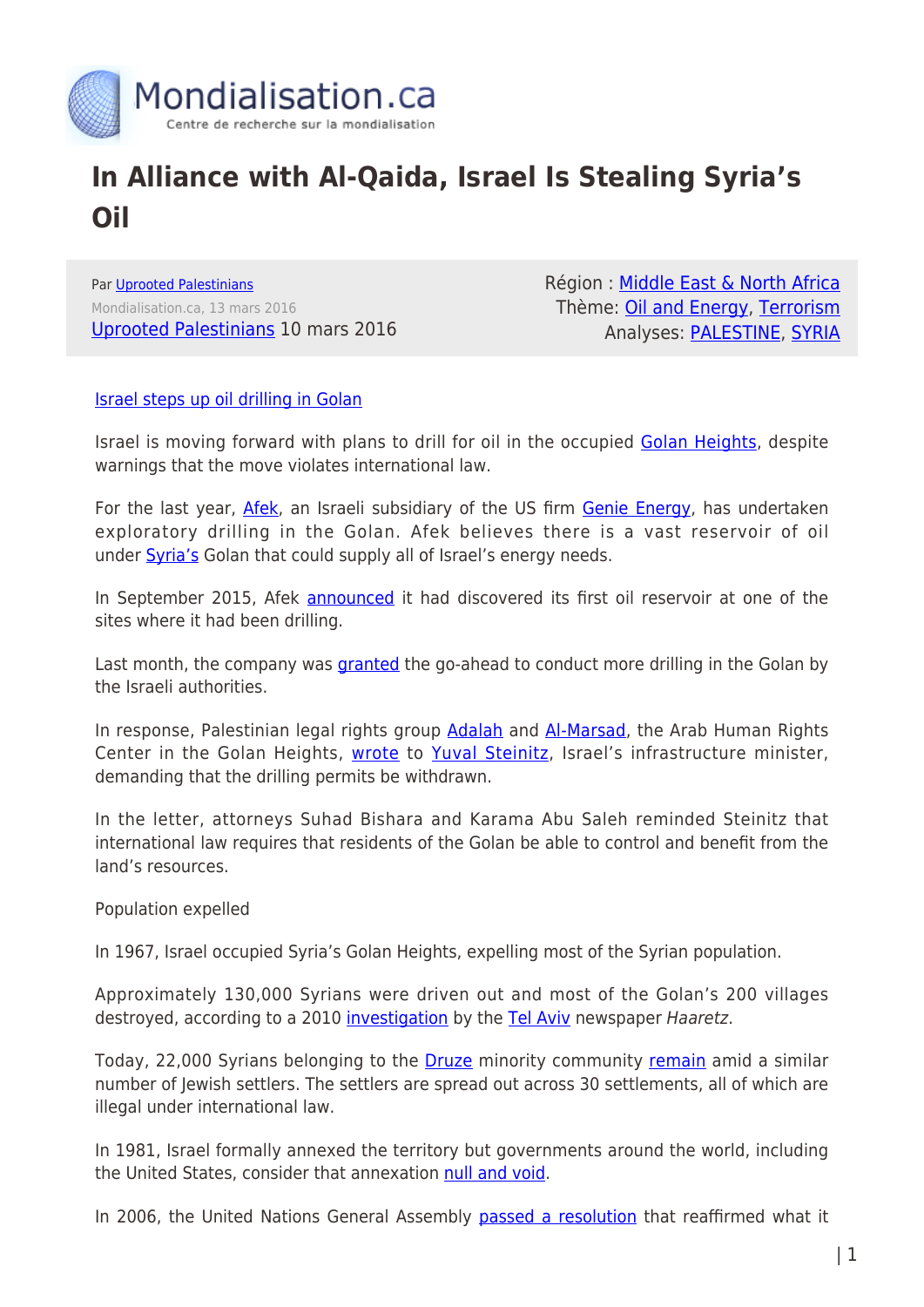called the "inalienable rights" of the Arab population in the Golan over its natural resources.

As the occupying power, Bishara and Abu Saleh write, Israel is "prohibited from altering, transferring or confiscating immovable properties," as well as looting the Golan's resources.

The 1907 [Hague Regulations](https://www.icrc.org/applic/ihl/ihl.nsf/0/1d1726425f6955aec125641e0038bfd6), a cornerstone of international law, state that an occupying power must "safeguard the capital of these properties." Stealing resources from an occupied territory constitutes the crime of [pillage.](https://electronicintifada.net/tags/pillage)

But in December 2011, *[Israel's high court](https://electronicintifada.net/tags/israeli-high-court) [ruled](https://electronicintifada.net/content/stealing-palestines-resources-illegal-despite-israeli-court-ruling/10904)* that Israel's occupation is unique and not bound by the laws against pillage.

Indeed, Israel has already made profitable use of the Golan's agricultural and water resources.

As journalist Jonathan Cook [reported](http://www.middleeasteye.net/news/israel-stakes-claim-golan-after-oil-find-913890970) recently, the company behind the drilling expedition may have its own ideological motivations for the oil venture.

"Depths of darkness"

The chairperson of Afek is Effie Eitam, a far-right former politician and military general, who is an Israeli settler in the Golan.



Afek chairperson Effie Eitam has ordered fatal beating of Palestinians and has expressed his desire for them to be killed. (Juda S. Engelmayer)

Eitam has previously ordered the [beating](https://electronicintifada.net/content/we-will-have-kill-them-all-effie-eitam-thug-messiah/8555) of Palestinians, some of whom have died as a result. He has also made a series of racist comments [telling](http://www.jeffreygoldberg.net/articles/tny/a_reporter_at_large_among_the.php) leffrey Goldberg of The New Yorker that Palestinians are "creatures who came out of the depths of darkness."

"We will have to kill them all," he said. At that time, in 2004, Eitam was Israel's housing minister.

The members of the strategic advisory board of Afek's parent company include [Dick](https://electronicintifada.net/tags/dick-cheney) [Cheney](https://electronicintifada.net/tags/dick-cheney), the former US vice-president, the media tycoon [Rupert Murdoch](https://electronicintifada.net/tags/rupert-murdoch) and [Larry](https://electronicintifada.net/tags/larry-summers) [Summers](https://electronicintifada.net/tags/larry-summers), the former secretary of the US treasury.